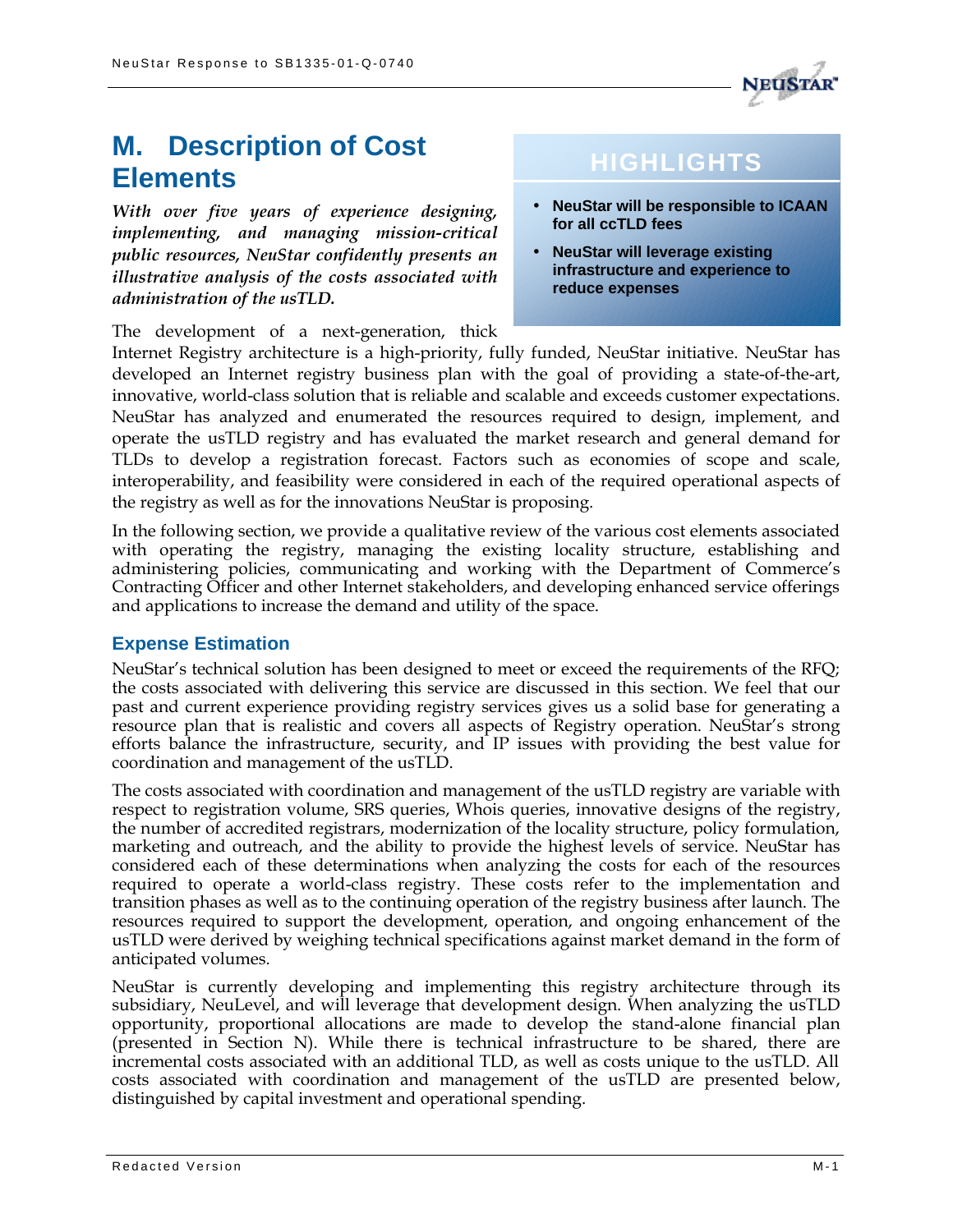

# **Capital Investment**

Hardware estimates are inclusive of all incremental hardware components required for ongoing development and operation of the Registry. Software estimates include custom software development to support all registry services described throughout this proposal, as well as third-party software purchases.

As discussed in Section O, Proposed Technical Plan, the physical infrastructure for the registry is a highly scalable design built to operate at high performance and availability levels. The Enhanced Shared Registry System (SRS) data centers are responsible for the core registry functions of adding, modifying, and deleting domain names to the registry. Nameservers that manage the resolution of domain names to IP addresses are colocated. The quantity of application, name, Web and Whois servers; routers; load balancers; and relevant networking equipment is driven by the zone root query volume and size, anticipated demand for usTLD registrations, and the thick registry design.

The software design is an equally large-scale and important facet of the development of a nextgeneration Internet registry. The custom thick registry architecture that is being developed will provide enhanced service offerings and applications to be seamlessly integrated into the usTLD space. Additionally, this open architecture will allow for ease in scaling the registry hardware as query and registration volumes increase. Currently, as active members in the IETF, we are developing an open interface registry-registrar protocol that will be available at no charge to all usTLD-accredited registrars. In addition to this custom development, NeuStar, as a part of its design, will purchase various third-party software packages.

The capital investment NeuStar is currently making in an Internet registry architecture will not only surpass existing performance and security standards but will serve as a means to promote competition and increase the number of applications available for the usTLD.

### **Operating Expenses**

The management of the usTLD includes developing policy, coordinating the current delegated managers in the locality space, fulfilling the function of registrar for undelegated names in the locality-based space, accrediting registrars, managing operational and technical aspects of the registry, maintaining high levels of security, maintaining facilities for infrastructure and registry employees, providing communication between and within all facets of the registry, enhancing the utility of the space through business development, implementing marketing and outreach programs, and acting as a representative to the ccTLD constituency within ICANN. Each of these items and the cost drivers are explained in the following paragraphs.

#### **Functional Areas**

The coordination and management of the usTLD comprises several roles and functions for NeuStar, including transition and integration of new customers, acting as a registrar for undelegated names in the locality structure, and operating a near-real-time registry, as well as a product development role. As a part of its corporate philosophy, NeuStar leverages all corporate functions (i.e., finance and accounting, human resources, legal, media relations, and procurement) across all lines of business.

The generation of the compliance report and recommendations will require unique, individual efforts and external subject matter experts. The scope of this effort includes making direct contact with existing delegees and subdelegees to determine their current technical and operational capabilities, generating an up-to-date database with their contact information, and determining how a central administrator can share some of their responsibilities. NeuStar will leverage knowledge of large outreach programs gained in its experience of transitioning the North American Numbering Plan Administration (NANPA) and will solicit the assistance of subject matter experts on the U.S. domain name structure.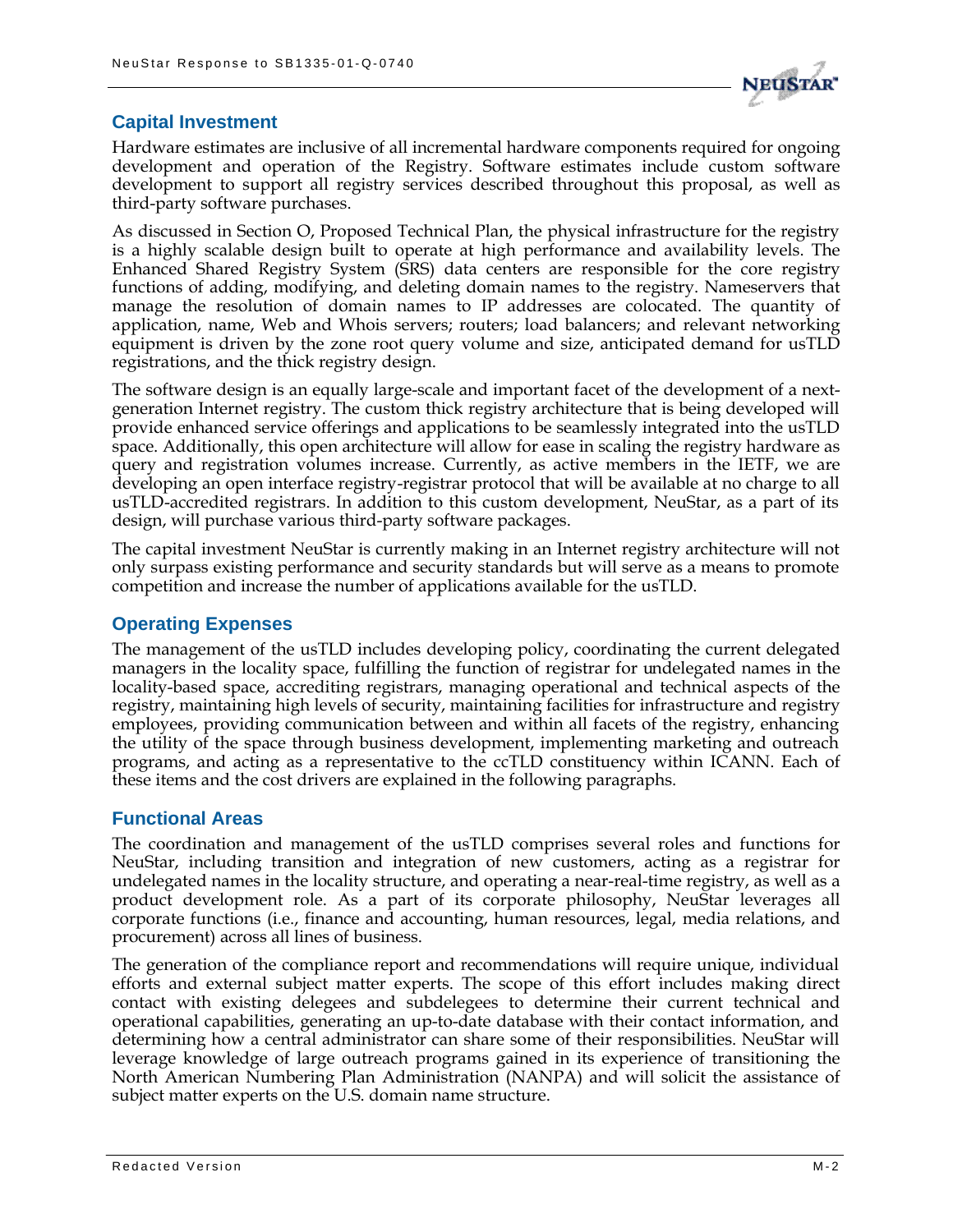

Formulation of and monitoring acceptance of policy is another important function that NeuStar will manage as administrator of the usTLD. The policy staff is responsible for coordinating with the usTLD Policy Council on formation of new policies or modification of existing policy. They will communicate with the requisite parties at ICANN, that is, the ccTLD constituency, the GAC, and the Intellectual Property Constituency. This group will also be responsible for accreditation of new usTLD registrars.

Because of their sensitive nature, the registry and registrar functions will be handled separately. NeuStar will have dedicated staff that fulfills the function of registrar for undelegated domains in the locality-based structure of the usTLD; they will not have any responsibilities within the registry operations. This function will act like current registrars with an XRP-like interface into the registry with which they register domains under that delegation.

In its role as central registry, NeuStar has experience managing technical and operational responsibilities. Experienced staff will manage all networks, systems, databases, and hardware to meet the service level requirements of the registry.

Additionally, NeuStar will focus a team of individuals on the increased enhancement of the usTLD through the facilitation of new applications and value-added services to increase the utility of the usTLD. This product development group will coordinate with various public interest groups as well as commercial entities to promote new and innovative extensions to the usTLD.

#### **Expense Categories**

New and incremental *staffing* is required for each functional area of the coordination and management of the usTLD. Through our existing contract with the Federal Communications Commission, NeuStar has government-approved labor burden rates that are factored to all staff rates to cover all employee-related benefits; that rate is 33.3%. For each of the staff members, we have modeled to account for all expenses that are applicable for each function.

The Enhanced SRS and two of the nameserver sites will be housed in NeuStar *facilities* in Virginia and Illinois. A proportional amount of the space in those data centers is allocated for the Internet registry. In addition to these technical facilities, NeuStar will contract with qualified third parties to host nameservers in geographically disbursed facilities. All usTLD-related staff will occupy space in one of our U.S.-based facilities.

*Communications* expense is calculated on a cost-per-Megabit rate and is projected to decline on cost at an annual rate of 15%. This includes all bandwidth and capacity requirements at the SRS data centers and the nameserver sites. NeuStar contracts with multiple communications providers to share its communication lines rather than being reliant on a single provider. This protects each phase of the system from outage due to a communication provider's backbone outage.

Significant funds are allocated to the marketing and *outreach* programs for the usTLD, in conjunction with the marketing plan presented in Section B.2.8 and the outreach programs in Sections B.3.5 This category of expense includes the public relations efforts, the execution of a brand awareness campaign, and any media or collateral related to the usTLD.

In its role as administrator of the usTLD, NeuStar will be an active member of the ccTLD constituency and abide by all policies and best practices established by ICANN. NeuStar will participate in meetings and working groups wherever appropriate to protect the value and autonomy of the usTLD. As a member, NeuStar would be responsible for all funding requirements set forth by ICANN. Currently, there is a formula, composed of a fixed fee and a variable component based on registry volume, to determine quarterly "dues" to ICANN. Additionally, NeuStar will be responsible for a membership fee to the ccTLD constituency. NeuStar has included this funding requirement in the financial plan.